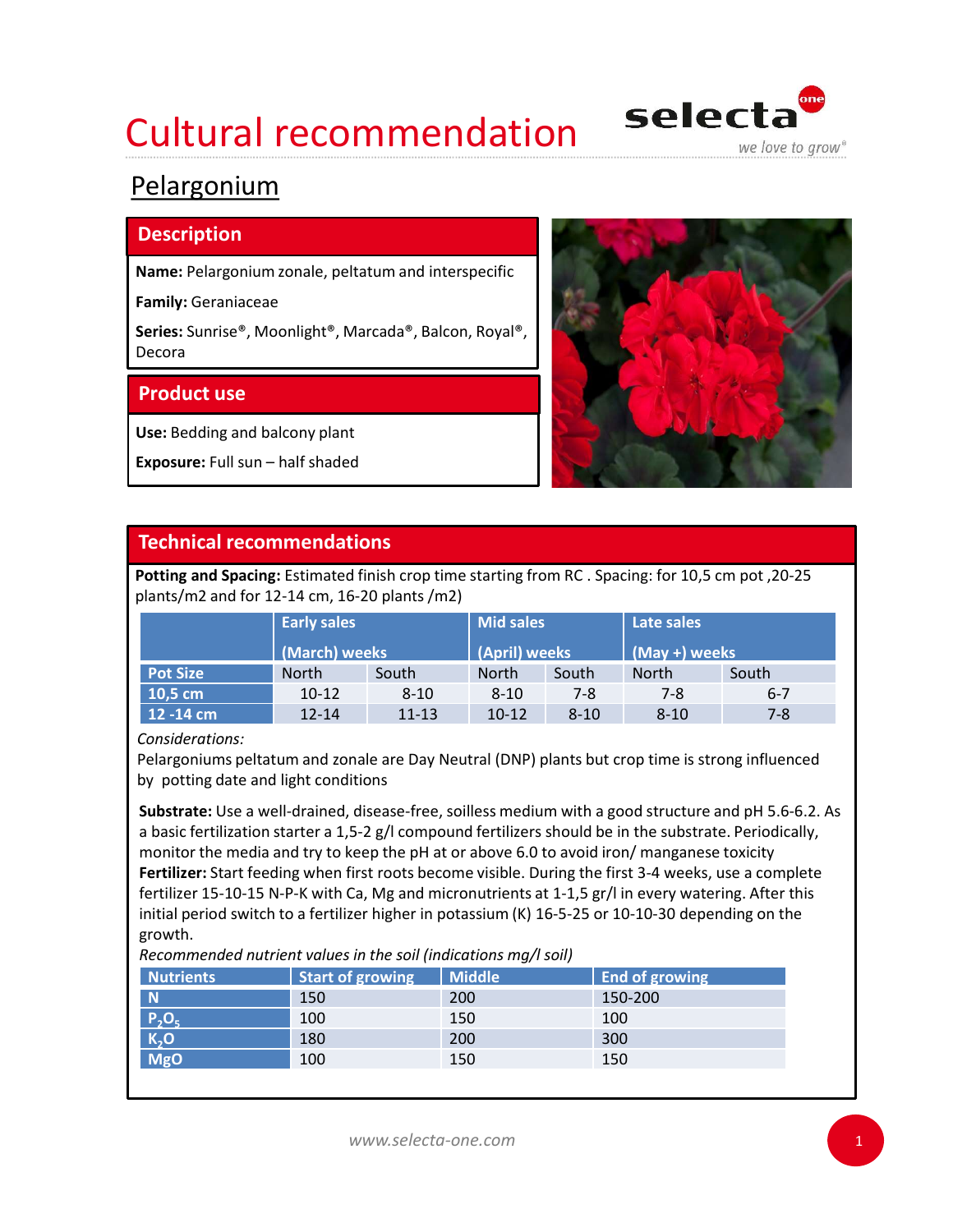## Cultural recommendation selecta



### Temperature:

| <b>Cultural recommendation</b>                                                                                                                                                                                                                                                                 |                                                                          | selecta                                                                     |                  |
|------------------------------------------------------------------------------------------------------------------------------------------------------------------------------------------------------------------------------------------------------------------------------------------------|--------------------------------------------------------------------------|-----------------------------------------------------------------------------|------------------|
| <b>Technical recommendations</b>                                                                                                                                                                                                                                                               |                                                                          |                                                                             | we love to grow® |
| Temperature:                                                                                                                                                                                                                                                                                   |                                                                          |                                                                             |                  |
| <b>Growing stage</b><br>After potting (first two weeks):<br><b>Vegetative period</b><br>Finish (two weeks before sale)                                                                                                                                                                         | Day temp.<br>19-22°C (66-72°F)<br>18-20°C (64-68°F)<br>16-18°C (61-64°F) | Night temp.<br>16-18 °C (61-64°F)<br>15-16°C (59-61°F)<br>14-15°C (57-59°F) |                  |
| Humidity: Avoid high humidity in the greenhouse. Especially with a low temperature regimen you<br>can quickly fall below the dew point which leads to condensation on the plants. Use ventilation and<br>dehumidification programs, otherwise it could result in:<br>- Decreased transpiration |                                                                          | - Less uptake of nutrients therefore nutrient deficiency may occur          |                  |

- 
- 
- 
- 
- 
- 

**Technical recommendations**<br> **Comming stage**<br> **Comming stage**<br> **Comming Comming Comming Comming Comming Comming Comming Comming Comming Comming Comming Comming Comming Comming Comming Comming Comming Comming Comming Commin** are formed regularly and subsequently develop if there are favorable energy conditions. Optimum **Temperature:**  $\begin{array}{|l|l|}\n \hline \textbf{Growing stage} & \textbf{Day termp.} & \textbf{Night termp.} \\
 \hline \textbf{After putting (first two weeks):} & 19-222 \text{ (66-688F)} & 15-16 \text{°C (59-618F)} \\
 \hline \textbf{Yegetative period} & 18-20 \text{°C (64-688F)} & 15-16 \text{°C (59-618F)} \\
 \hline \textbf{Finally (two weeks before sale) } & 16-18 \text{°C (61-649F)} & 14-15 \text{°$ continues to increase. Finish (two weeks before sale) 16-189C (61-64ºF) 14-15ºC (57-59ºF)<br>
Humidity: Avoid high humidity in the greenhouse. Especially with a low temperat<br>
can quickly fall below the dew point which leads to condensation on the p **Humidity:** Avoid high humidity in the greenhouse. Especially with a low ter<br>can quickly fall below the dew point which leads to condensation on the pla<br>dehumidification programs, otherwise it could result in:<br>- Sort plant Hummatry: Avolan hap nummatry in the greenhouse. Especially with a low ter<br>can quickly fall below the dew point which leads to condensation on the pla<br>dehumidification programs, otherwise it could result in:<br>- Decreased tr can quickly Tail Delow the Gew point winch leads to condensation on the plants. Use ventilation and<br>dehumidification programs, otherwise it could result in:<br>- Socre plants<br>- Less uptake of nutrients therefore nutrient defi

Shading: only in case of high temperature and light conditions.

Pinch: Pinching is not recommended or needed. Current varieties are self branching

Growth regulation: Growth can be regulated by several growing techniques

- 
- 
- 
- 

Cool Morning: Start to use when shoots have reached a length of 2,5 cm. Decrease the greenhouse

- Decrease transpiration<br>
- Soft plants<br>
- Lets uptake of nutrients therefore nutrient deficiency may occur<br>
- Higher risk of Botrytis<br>
- Higher alist Colliding, oedema<br>
Light Levels: Pelargonium peltatum and zonale are a - Less upstake on futurents therefore nutrient dericency may occur<br>
- High cell pressure leading to cell rupture<br>
- Cork building, oederna<br>
Light Levels: Pelargonium peltatum and zonale are a Day length neutral plant (DLN) - Higher Ints or bottytis<br>- Higher clusters or bottytis coell rupture<br>- Cork building, oedema<br>Light Levels: Pelargonium peltatum and zonale are a Day length neutral plant (DLN). The flower buds<br>are formed regularly and sub plant growth regulators should be used only as general guidelines. Growers must trial all PGR under their conditions and follow the registration uses of each chemical in their country.

### Pest and diseases:

Pelargonium are sensitive to various pest under greenhouse conditions. Thrips, aphids, spider mites, caterpillars and white fly are the most common pest. Start with clean material a well disinfected facilities together with a proper pest management program using different control strategies: exclusion, monitoring, biological and chemical control, are the best tools to control these pests. Pelargonium are also sensitive to several diseases like Botrytis, Pythium, Rhizoctonia, Xanthomonas, Rust, etc. Disease management should be addressed by sanitation strategies, environmental conditions control, biological and chemical control. For the chemical control, follow the registration uses of each product in each country.